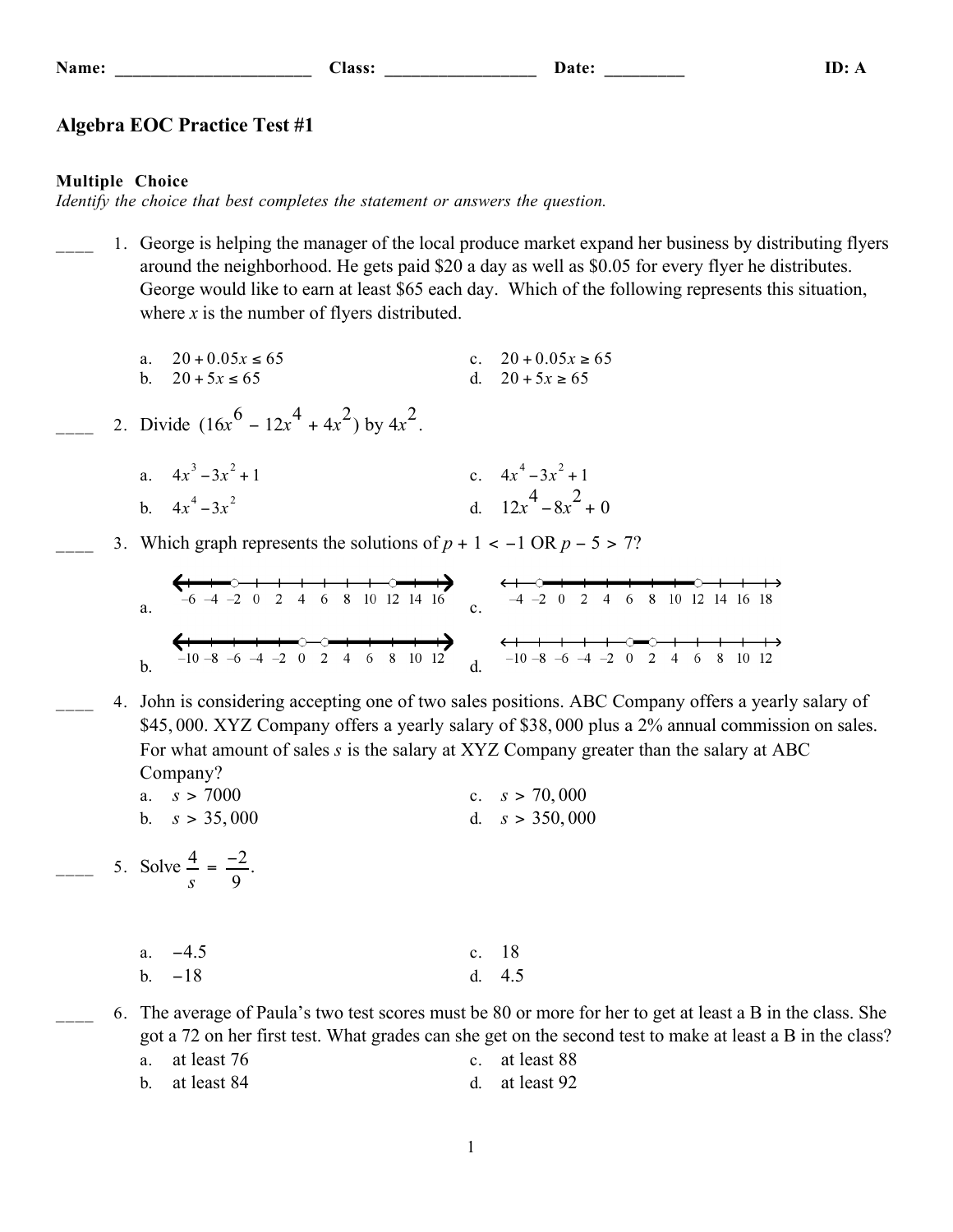7. What is the equation of the line shown in the graph?



- a.  $y = 3x + \frac{3}{2}$ 2 c.  $y = 3x - 5$ b.  $y = -3x - 5$  d.  $y = 2x - 5$
- 8. Solve  $m 8 \le 14$ .<br>a.  $m \le 6$ a.  $m \le 6$  c.  $m \le 22$
- - b.  $m \ge 6$  d.  $m \ge 22$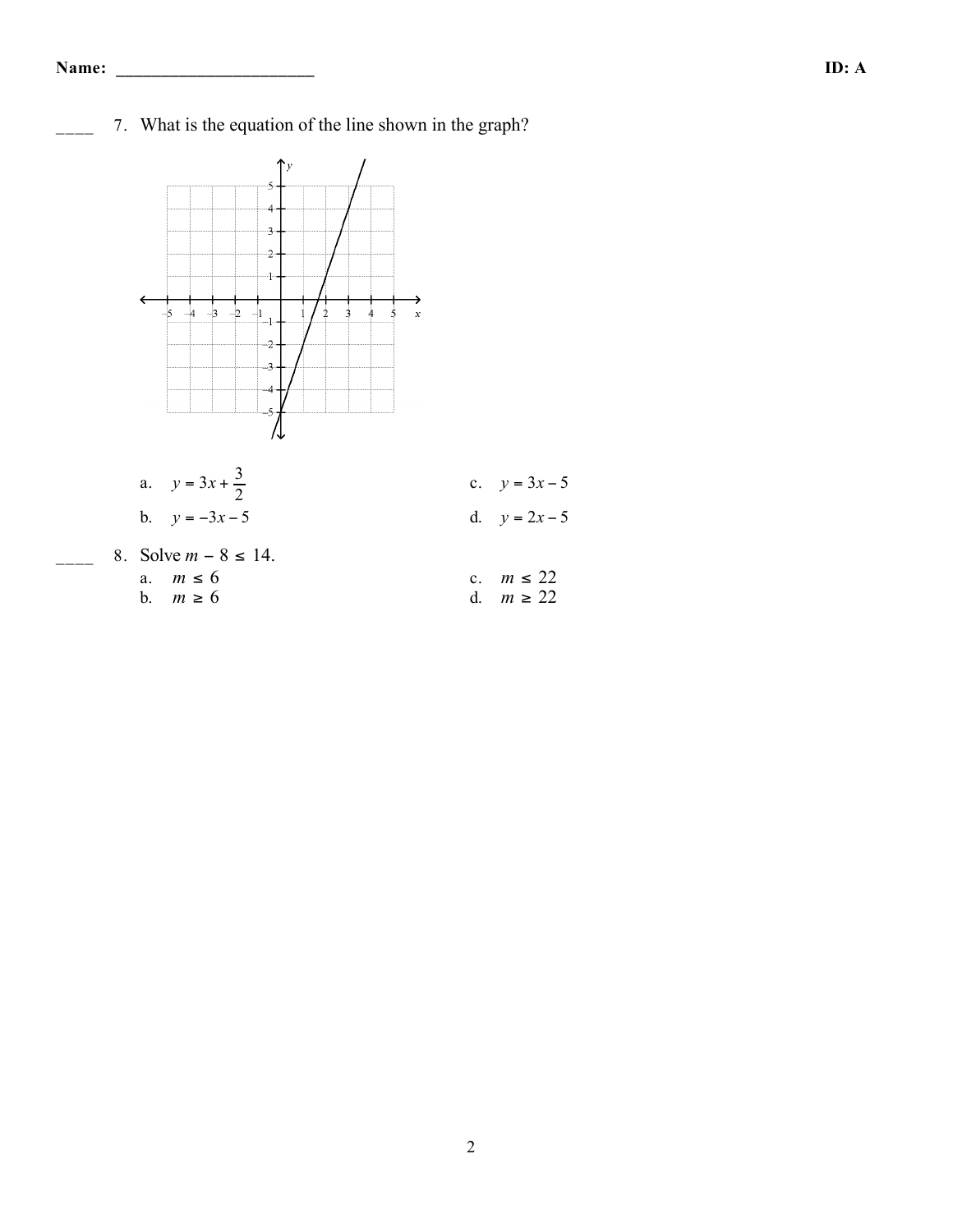$\frac{1}{2}$  9. Graph the line with the slope  $\frac{1}{2}$  and *y*-intercept 3.



- 10. Which of the following relations is a function?
	- a.  $\{(-2, -2), (-2, -1), (-2, 0), (-2, 1), (-2, 2)\}$
	- b.  $\{(1, 0), (-1, 0), (2, 1), (-2, 1), (3, 2), (-3, 2)\}$
	- c.  $\{(-2, 1), (-1, 2), (0, 0), (-1, 1), (2, -2)\}$
	- d.  $\{(-3, 3), (1, 3), (-3, 2), (1, 2), (-3, 1), (1, 1)\}$

11. Simplify  $(a^3b)^2$ .

a. 
$$
a^3b^2
$$
  
b.  $a^6b$   
c.  $a^6b^2$   
d.  $a^9b^2$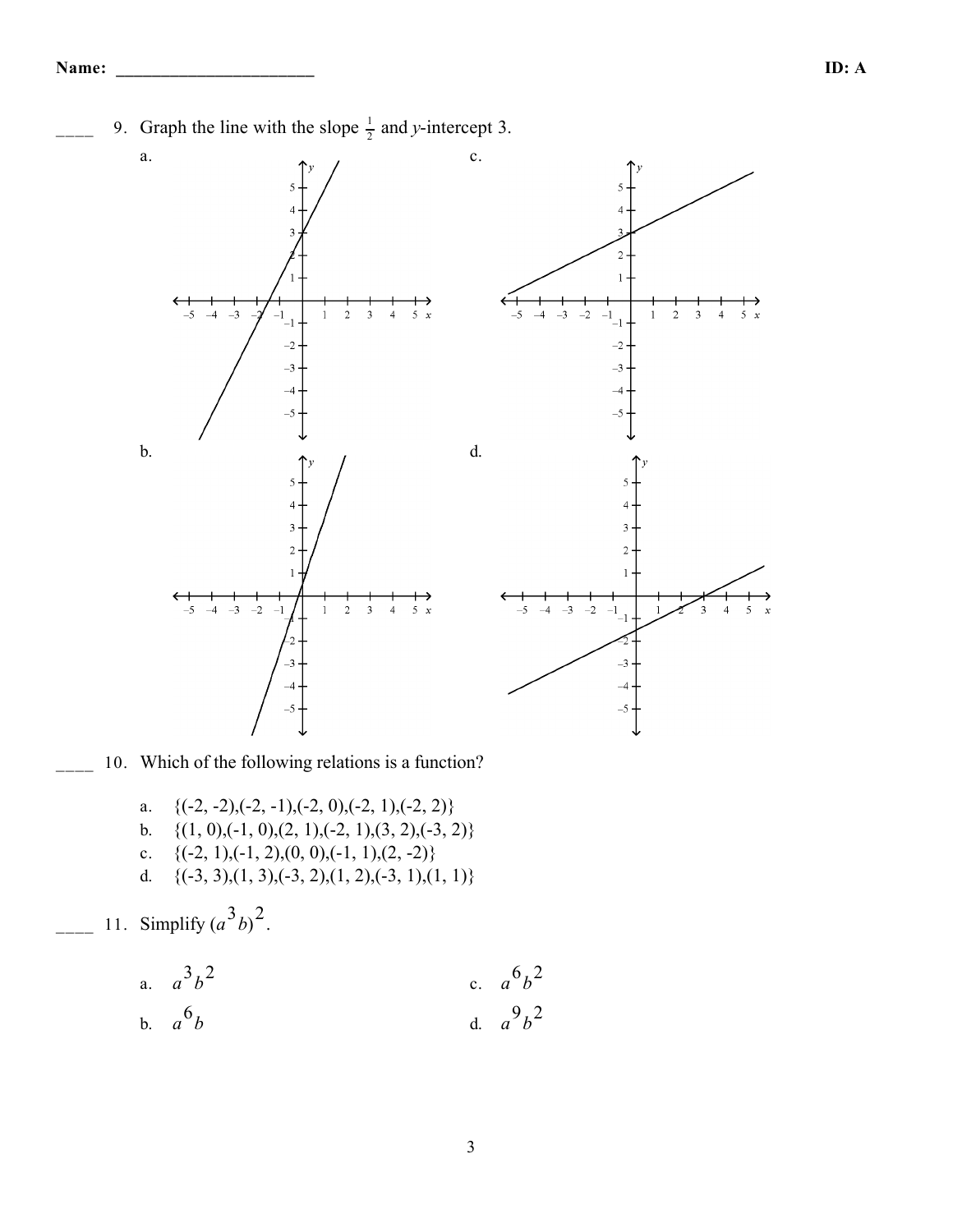**Name: \_\_\_\_\_\_\_\_\_\_\_\_\_\_\_\_\_\_\_\_\_\_ ID: A**



 $\frac{V}{I}$  13. The formula for the resistance of a conductor with voltage *V* and current *I* is  $r = \frac{V}{I}$ *I* . Solve for *V*.

a. 
$$
I = Vr
$$
  
\nb.  $V = \frac{I}{r}$   
\nc.  $V = Ir$   
\nd.  $V = \frac{r}{I}$ 

14. Which system has no solution?

a. 
$$
\begin{cases} y = x + 4 \\ y - x = -4 \end{cases}
$$
  
b. 
$$
\begin{cases} 2y = 2x + 8 \\ -2x = 2y - 8 \end{cases}
$$
  
c. 
$$
\begin{cases} y = \frac{1}{2}x + 6 \\ 2x + 5 = y \end{cases}
$$
  
d. 
$$
\begin{cases} y = 4x + 1 \\ y - 1 = 4x \end{cases}
$$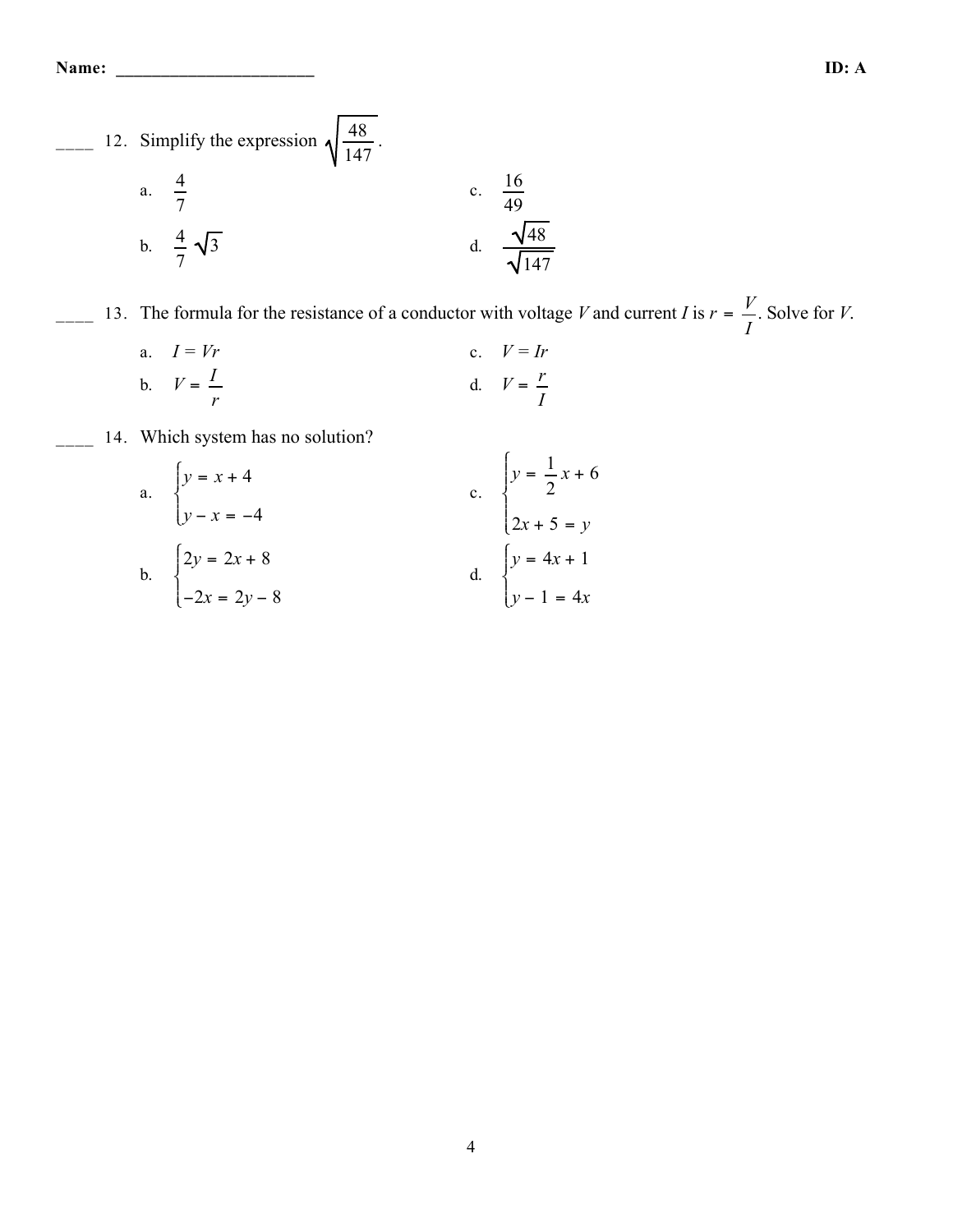15. 30 people were asked if they wore a blue shirt or a red shirt this week. The Venn diagram shows the results of the survey.



What is the missing value in the Venn diagram?

| a. 7  |       | c. $18$ |
|-------|-------|---------|
| b. 12 | d. 19 |         |

16. Look at the map below.



Which is the distance between Kensington and Greenwich?

a. 
$$
20\sqrt{3}
$$
 mi  
b.  $20\sqrt{5}$  mi  
d.  $40\sqrt{5}$  mi

17. A sales clerk earns a 3% commission on each sale. What is the commission earned on a sale of \$4450?

| a. \$133.50 | c. $$1335.00$ |
|-------------|---------------|
| b. \$148.33 | d. $$13.35$   |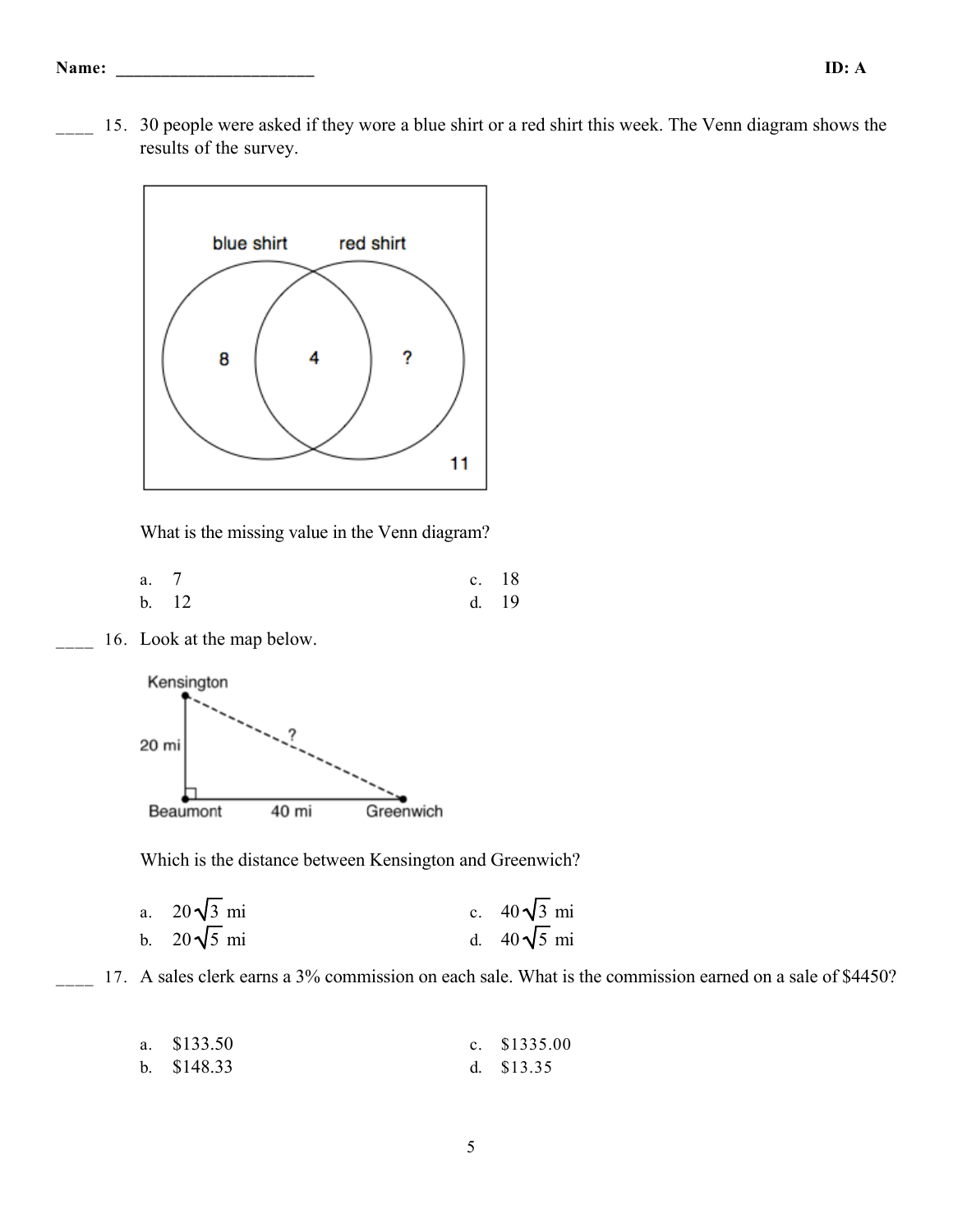$\frac{18}{2}$  18. Given  $f(x) = x^2 + 1$  with domain D:  $\{-2, -1, 0, 1, 3\}$ Ì Ó ÔÔ ÔÔ  $\overline{ }$ ˝ ˛ ÔÔ  $\}$ . What is the range, R? a. R:  $\{-1, -2, 0, 1, 3\}$ Ì Ó ÔÔ ÔÔ  $\overline{ }$ ˝ ˛ ÔÔ  $c. \quad R: \{5, 2, 1, 2, 10\}$ Ì Ó ÔÔ ÔÔ  $\overline{ }$ ˝ ˛ ÔÔ ÔÔ b. R:  $\{4, 1, 0, 1, 9$ Ì Ó ÔÔ ÔÔ  $\overline{ }$ ˝ ˛ ÔÔ  $\Big\}$  d. R:  $\Big\{3, 0, -1, 0, 8$ Ì Ó ÔÔ ÔÔ  $\overline{ }$ ˝ ˛ ÔÔ ÔÔ  $\frac{3}{2}$  19. Solve *y* + *w* –  $\frac{3}{4}$ 4 *z* = 0 for *z*. a.  $z = \frac{4}{3}$  $\frac{4}{3}(y+w)$  $\binom{z}{x} = \frac{4}{3}$ 3 *w* + *y* b.  $z = \frac{3}{4}$  $\frac{3}{4}(y+w)$  $d. z = \frac{4y}{3}$ 3 + *w*

20. Gloria earns 1.5 times her normal hourly pay for each hour that she works over 40 hours in a week. Her normal pay is *p* dollars per hour. Last week Gloria worked 47 hours and earned \$489.85. The following equation represents this situation where *p* is Gloria's normal hourly pay in dollars per hour.

$$
40p + 7(1.5p) = 489.85
$$

What is Gloria's normal hourly pay?

| a. \$5.90  | c. $$8.70$ |
|------------|------------|
| b. $$6.95$ | d. $$9.70$ |

\_\_\_\_ 21. Tell whether the slope of the line is positive, negative, zero, or undefined.



- 
- b. positive d. zero
- a. negative c. undefined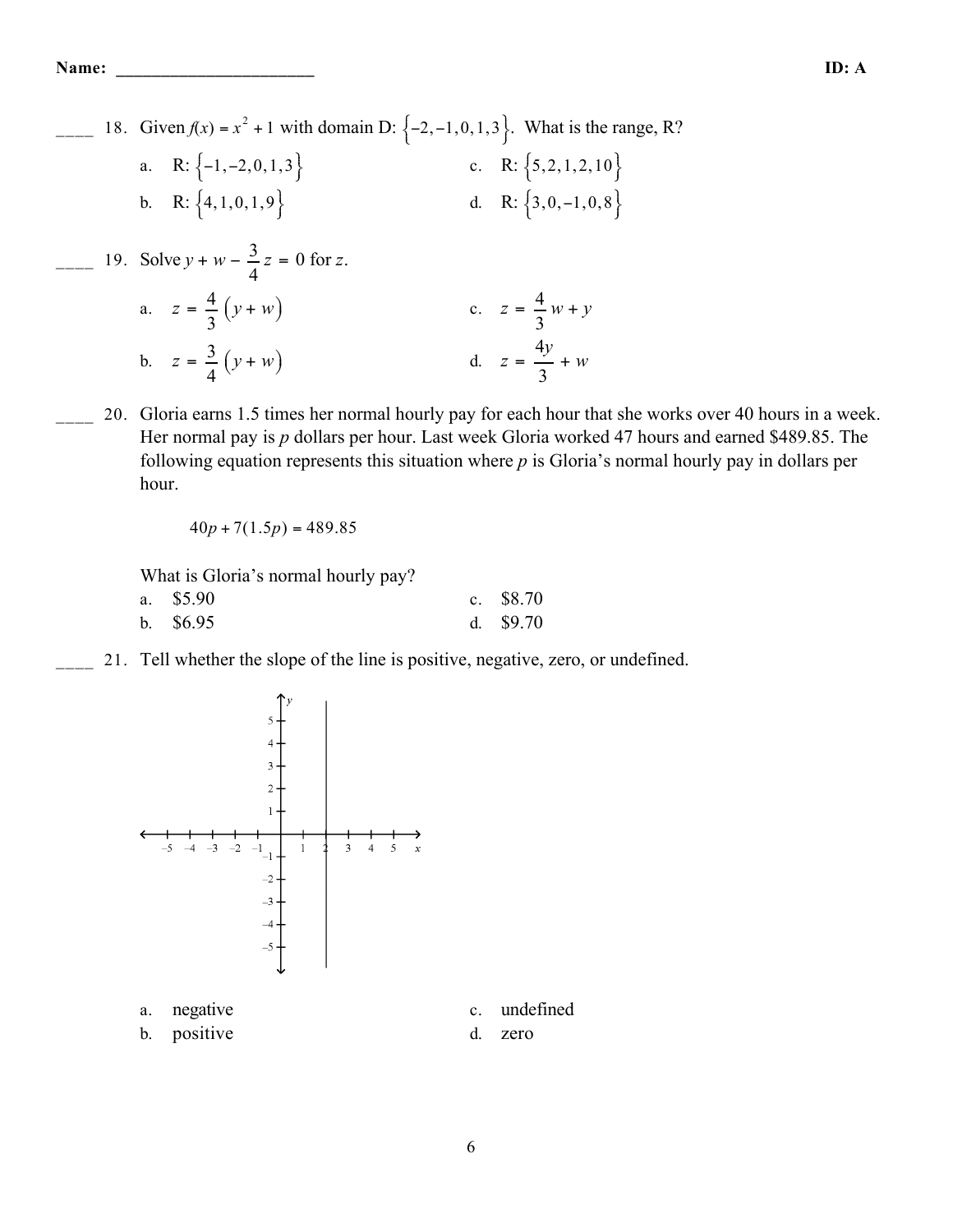- 22. Let  $A = \{a, b, d, f, g\}$  and B be a sets in the universe  $U = \{\text{letters of the alphabet}\}\$ . If  $A \cap B = \{b, d\},\$ which could be set  $B$ ?
	- a.  $B = \{b, d, g\}$ c.  $B = \{b, d, 5, e\}$ d.  $B = \{a, f, g\}$ b.  $B = \{b, d, k\}$
- 23. Leah scored p points in the first half of the basketball game. In the second half, she scored 3 more than  $\frac{1}{2}$  the number of points she scored in the first half of the game. Altogether, she scored 21 points in the game. The following equation represents this situation where  $p$  represents the number of points Leah scored in the first half.

$$
p + \left(\frac{1}{2}p + 3\right) = 21
$$

How many points did Leah score in the first half?

6 c. 12 a.  $h^9$ d. 18

24. Subtract  $(6a^2 + 3a) - (4a^2 + 2a)$ .

a.  $2a^2 + a$ c.  $3$ b.  $2a^2 + 5a$ d.  $3a^3$ 

25. Which of the following is the equation of the line that has x-intercept =  $-2$  and y-intercept =  $-4$ ?

a. 
$$
y = -2x - 4
$$
  
\nb.  $y = 2x - 4$   
\nc.  $y = -2x + 4$   
\nd.  $y = -\frac{1}{2}x - 4$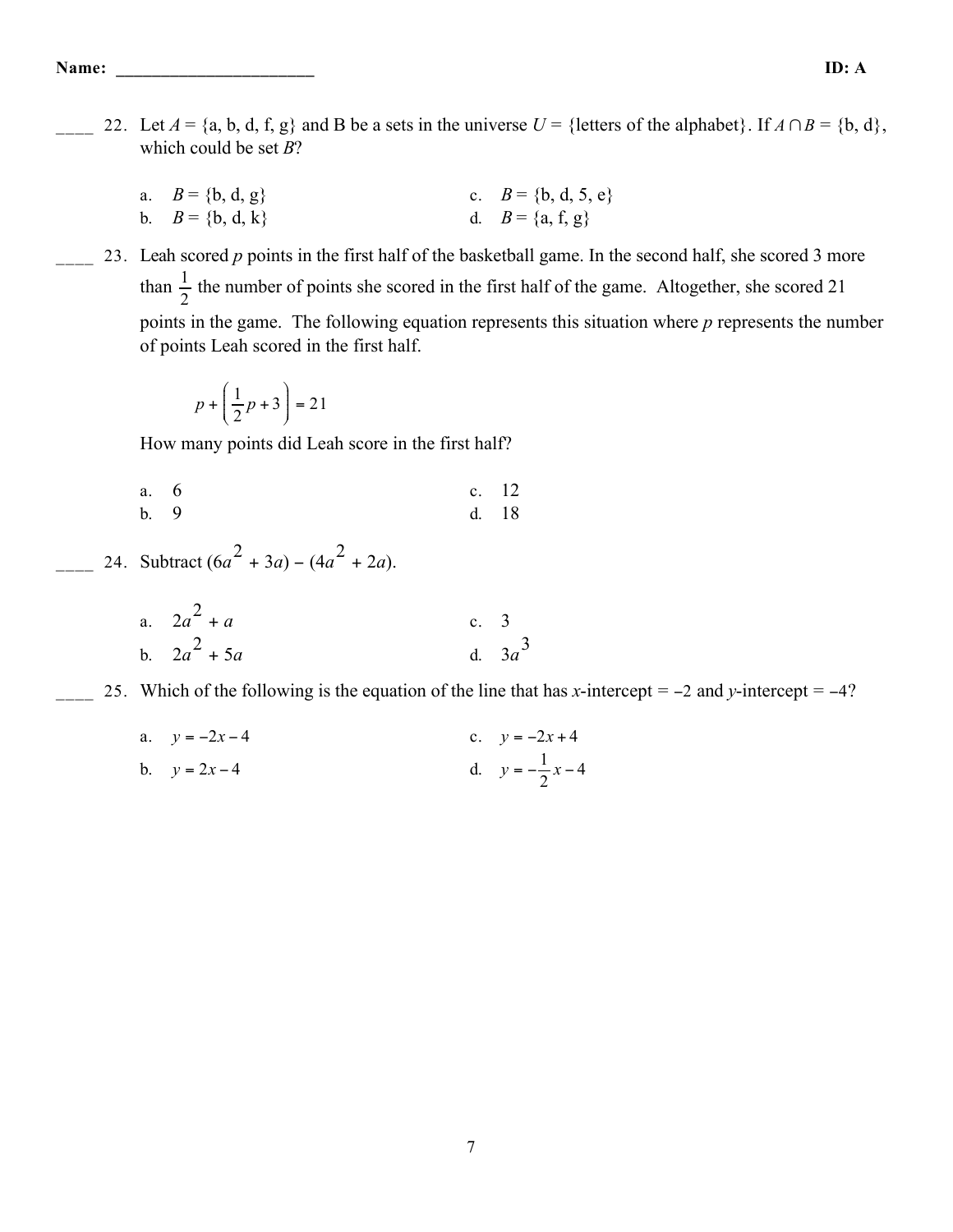\_\_\_\_ 26. Janell has 5 gallons of paint. After painting 800 square feet of walls in her house, she has 3 gallons left. The graph below show's Janell's situation.



What is the equation of this linear function? What is the slope and what does it represent?

- a.  $y = -\frac{1}{400}x + 5$ ; slope =  $-\frac{1}{400}$ ; this means that for every gallon of paint used, 400 sq. ft. of area is painted.
- b.  $y = -\frac{1}{40}x + 5$ ; slope =  $-\frac{1}{40}$ ; this means that for every gallon of paint used, 40 sq. ft. of area is painted.
- c.  $y = -\frac{1}{800}x + 5$ ; slope =  $-\frac{1}{800}$ ; this means that for every gallon of paint used, 800 sq. ft. of area is painted.
- d.  $y = -\frac{1}{4}x + 5$ ; slope =  $-\frac{1}{400}$ ; this means that for every gallon of paint used, 4 sq. ft. of area is painted.

## 27. Which expression is NOT equivalent to the other expressions?

a. 
$$
(4x^2y)^2
$$
  
b.  $4x^4y^2$   
c.  $16x^4y^2$   
d.  $4^2x^4y^2$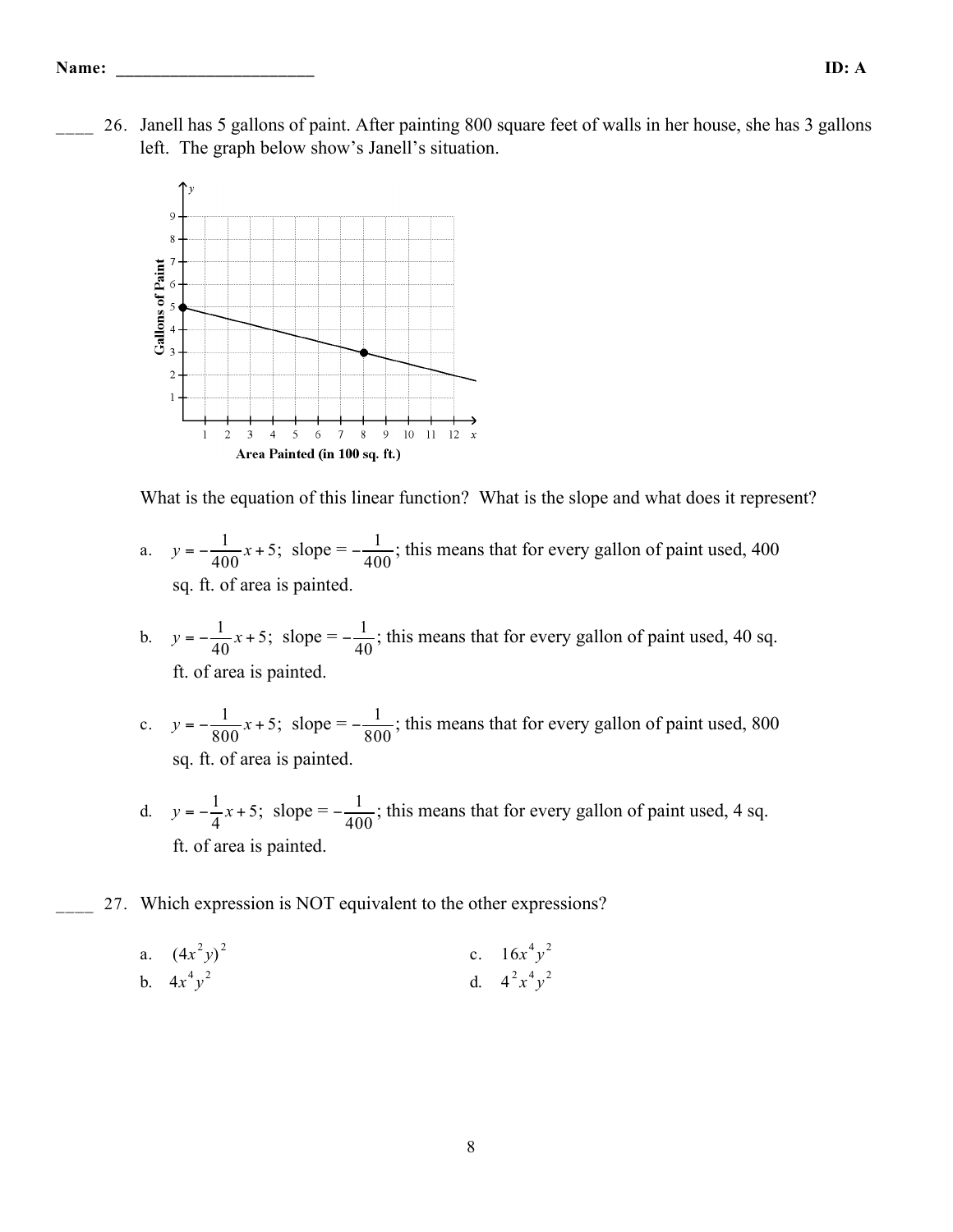<u>28</u>. The height of a ball in feet is modeled by  $y = -16x^2 + 72x$ , where *x* is the time in seconds after the ball is hit. How long is the ball in the air?



- a. 2.25 s c. 9 s b. 4.5 s d. 81 s
- 29. The diagram shows a Venn diagram for sets *A* and *B*. What is the intersection?





 $\frac{1}{2}$  30. Factor  $p^2 - 40$ .

a.  $(p-20)^2$ c.  $(p+20)^2$ b.  $(p - 20)(p + 20)$  d. cannot be factored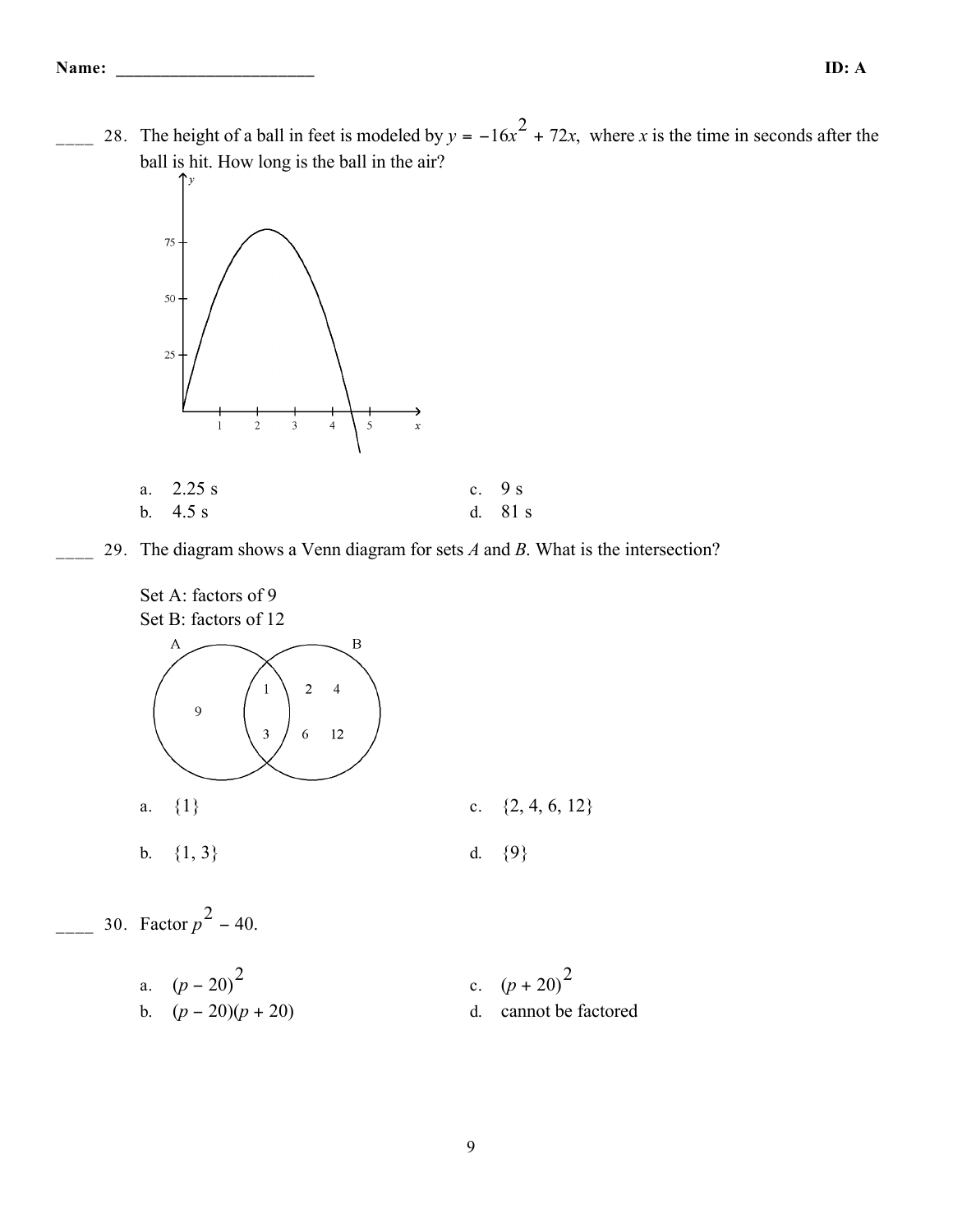| 31. Multiply: $(a + b)(a - b)$                                                        |                                                |
|---------------------------------------------------------------------------------------|------------------------------------------------|
| a. $a^2 + 2ab - b^2$<br>b. $a^2 + b^2$<br>32. Simplify $y^{10} \cdot y^5$ .           | c. $a^2 - b^2$<br>d. $a^2 - 2ab - b^2$         |
| a. $y^2$<br>b. $y^5$                                                                  | c. $y^{15}$<br>d. $v^{50}$                     |
| 33. Solve $7(x-2) = 7x + 14$ .<br>a. no solution<br>$\boldsymbol{0}$<br>$\mathbf b$ . | $\overline{2}$<br>c.<br>all real numbers<br>d. |
| 34. Find the slope of the line that contains the points $(1,-1)$ and $(-2,8)$ .       |                                                |
| a. $-5$                                                                               | c. $-\frac{7}{3}$                              |
| $-3$<br>b.                                                                            | d. $-\frac{1}{2}$                              |
| 35. For $f(x) = 24 - 2x$ , find $f(2)$ and find x such that $f(x) = 10$ .             |                                                |
| a. 28; 12<br>b. 22; 4                                                                 | c. $20; 7$<br>d. $22; 7$                       |
| 36. If you graph $y = x^2 - 6x + 9$ , the y-intercept of the graph of the equation is |                                                |
| $a. -3$<br>9<br>$\mathbf b$ .                                                         | $\overline{2}$<br>c.<br>$\boldsymbol{0}$<br>d. |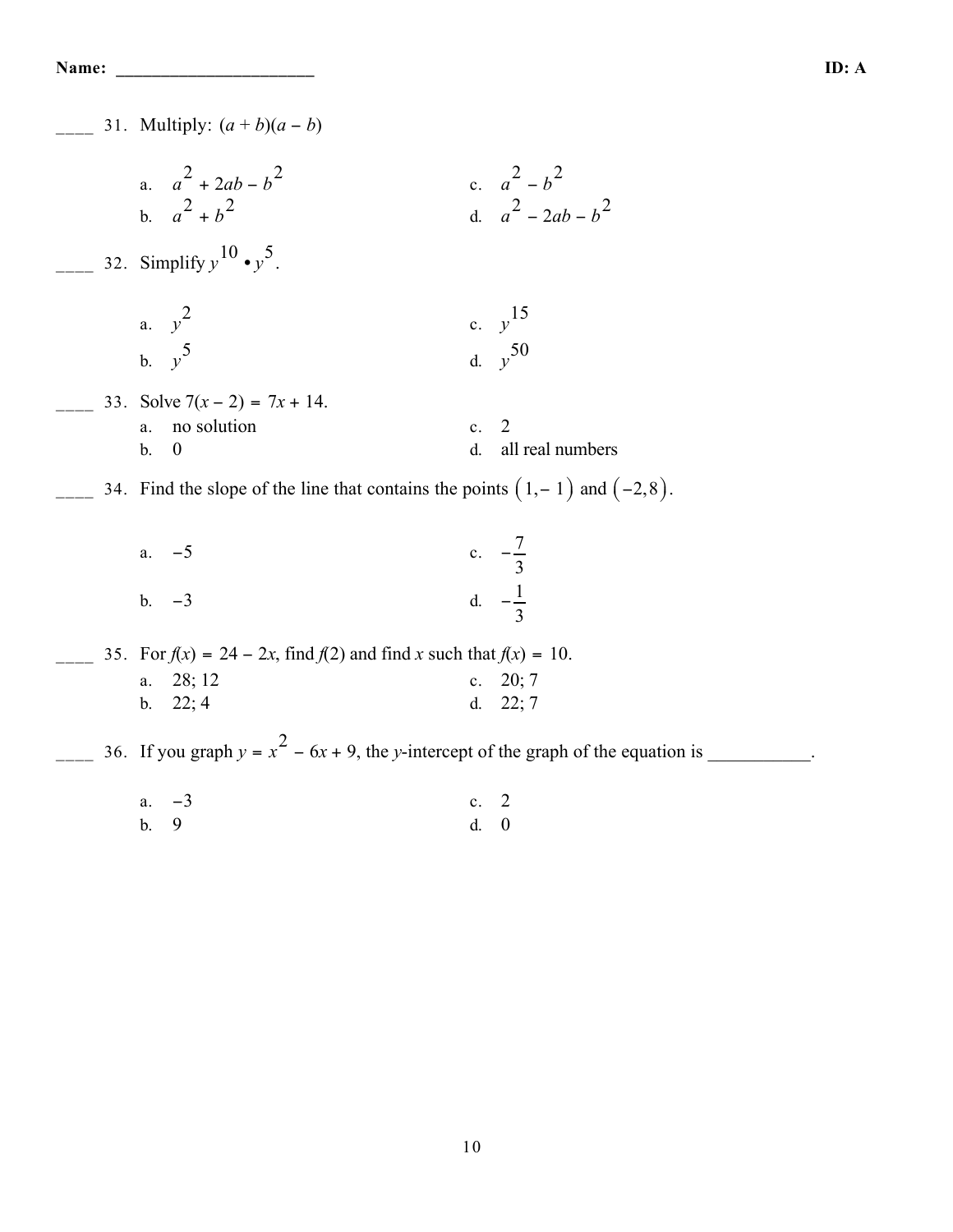37. Reserved tickets for the football game cost \$20 each and general admission tickets cost \$12 each. The total ticket sales brought in \$900. The equation below can be used to find out how many of each type of ticket were sold, where *x* is the number of reserved tickets and *y* is the number of general admission tickets.

 $20x + 12y = 900$ 

Which of the following graphs shows the graph of this equation?

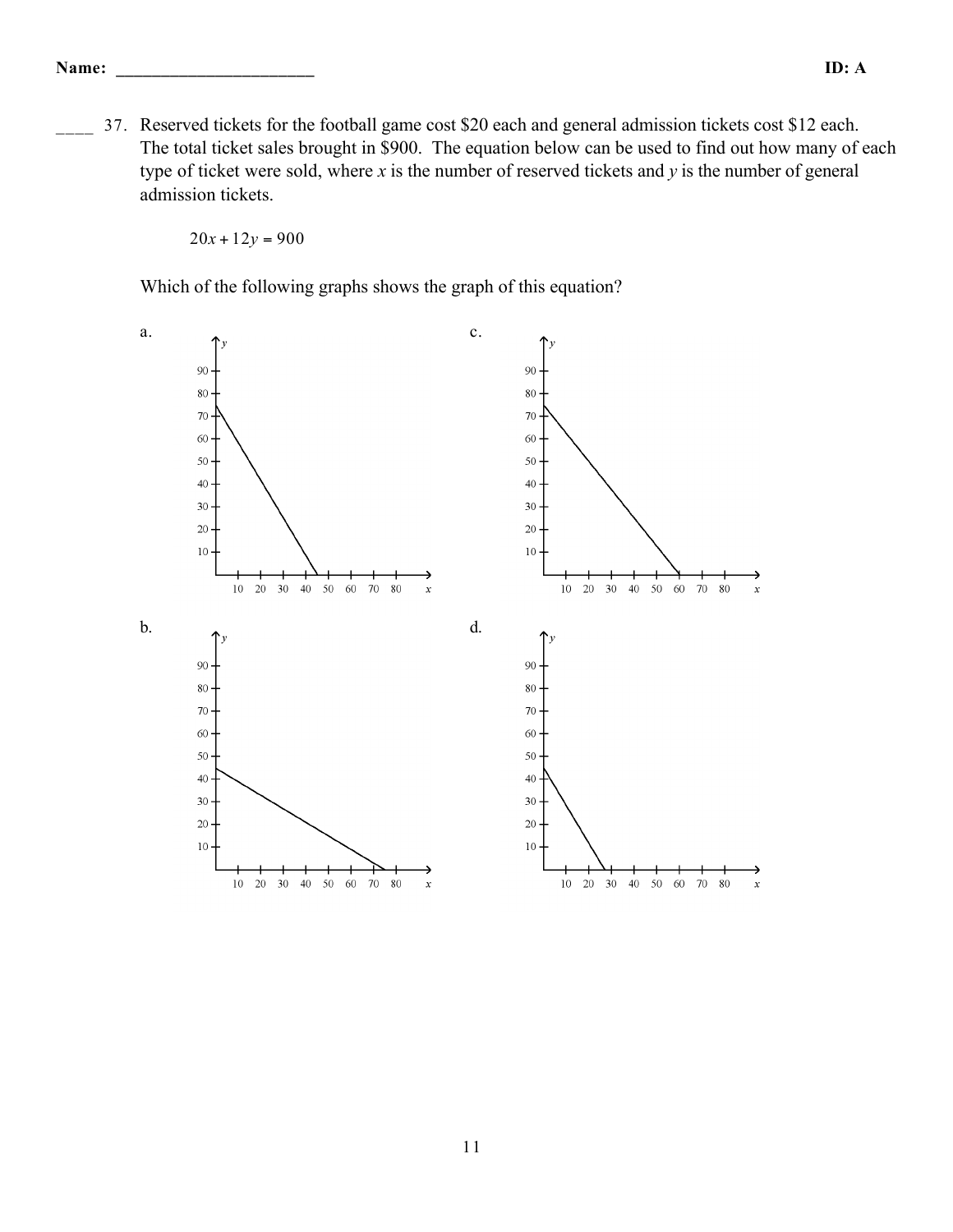\_\_\_\_ 38. Give the domain and range of the relation.



- b. D: −3 ≤ *x* ≤ 2; R: −2 ≤ *y* ≤ 4 d. D: −3 ≤ *x* ≤ 2 ; R: 0 ≤ *y* ≤ 4
- a. D: −2 ≤ *x* ≤ 4; R: −3 ≤ *y* ≤ 2 c. D: −3 ≤ *x* ≤ 2 R: −3 ≤ *y* ≤ 6
	-

 $\frac{1}{2}$  39. Solve  $x^2 - 7x - 8 = 0$  by factoring.

| a. $x = -1$ or $x = 8$ | c. $x = -3$ or $x = 8$ |
|------------------------|------------------------|
| b. $x = 1$ or $x = -8$ | d. $x = -3$ or $x = 8$ |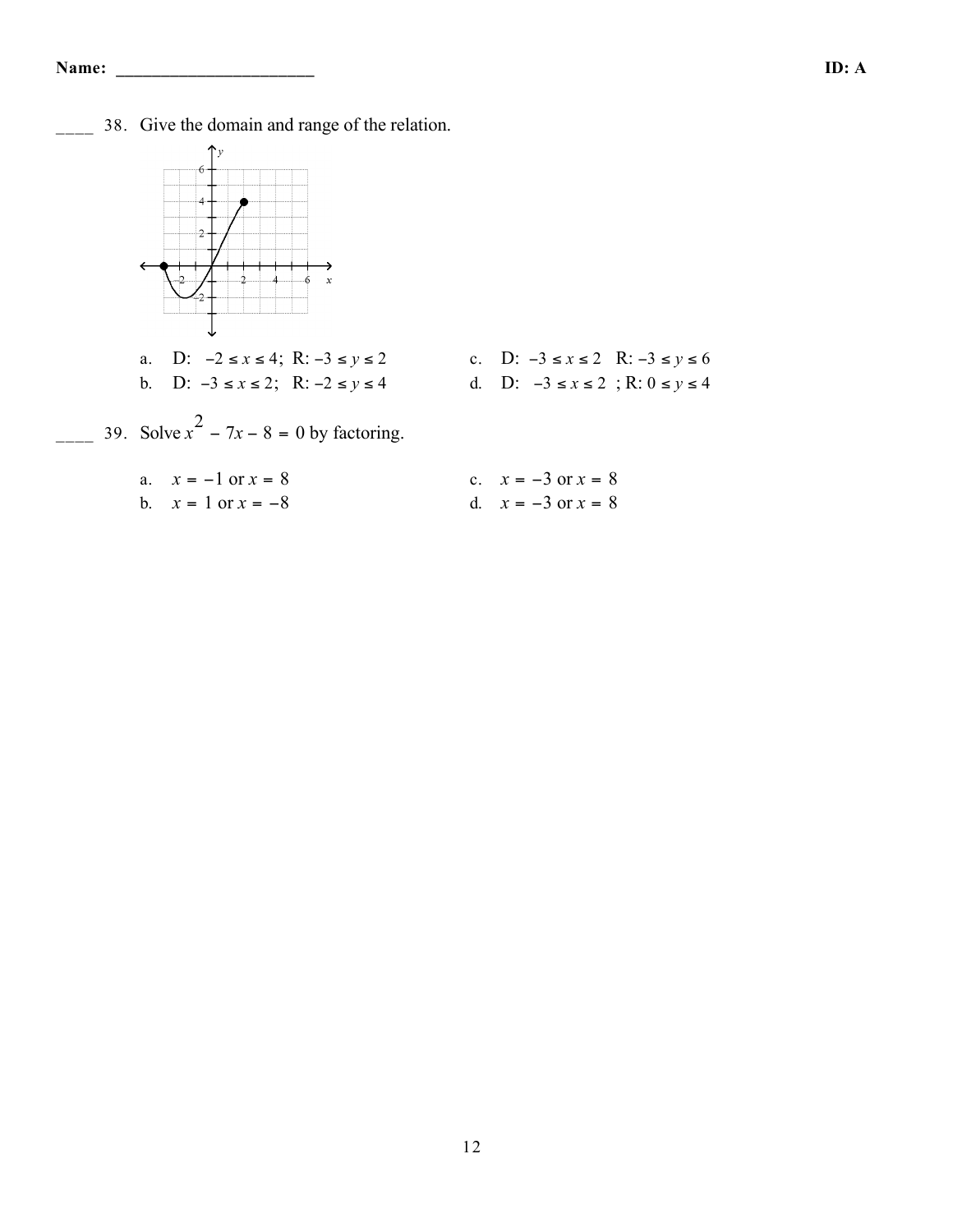

40. Which of the following graphs shows the graph of this equation? *y*+ 1=2(*x*−1)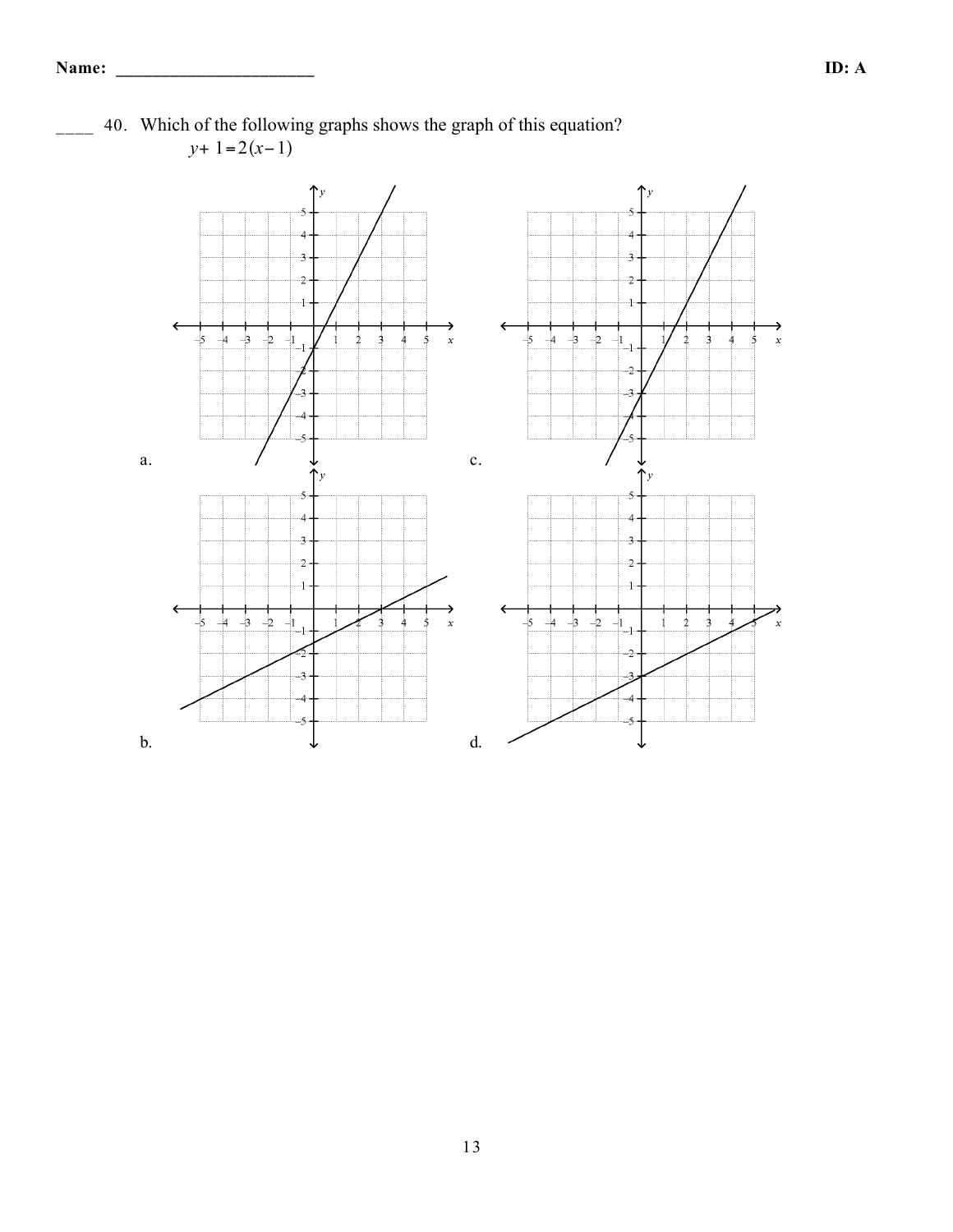\_\_\_\_ 41. The scatter plot shows the relationship between the weekly total sales (\$) and the number of different rug designs a rug store has. Based on this relationship, use the line of best fit to predict what the total sales will be when the store has 110 different rug designs.

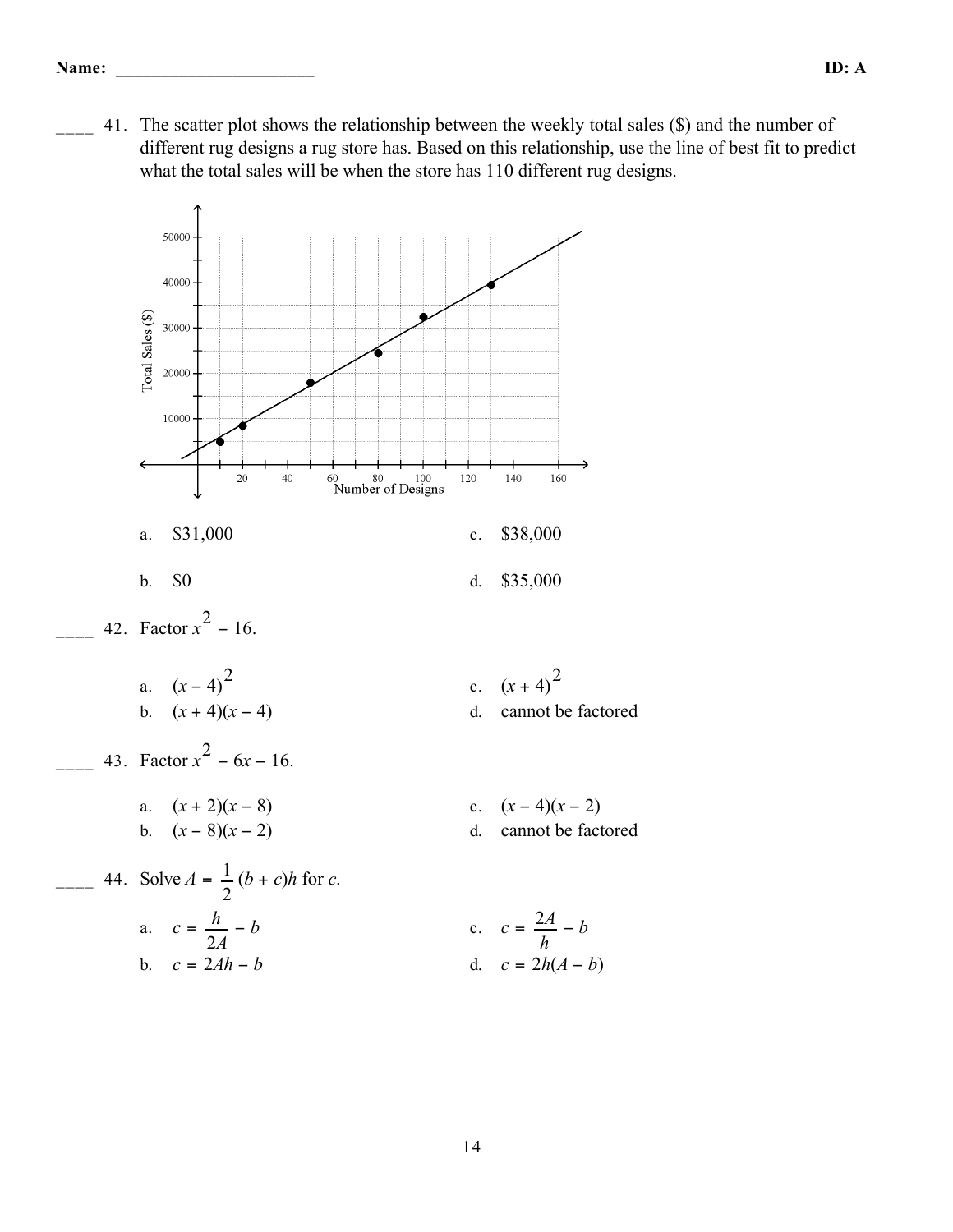Name:

45. The ratio of boys to girls in a class is 2:3. If there are 18 girls in the class, how many boys are there?

|  | 6<br>$a$ .<br>10<br>b.                                                                                          | $\mathbf{c}$ .<br>d. | 12<br>27                                                                                                                                                    |
|--|-----------------------------------------------------------------------------------------------------------------|----------------------|-------------------------------------------------------------------------------------------------------------------------------------------------------------|
|  | 46. Solve $\begin{cases} 2x + 3y = 4 \\ 3x - 3y = -9 \end{cases}$ .                                             |                      |                                                                                                                                                             |
|  | (2, 0)<br>a.<br>b. $(-1, 2)$<br>47. Use the zero product property to solve the equation $(x + 3)(x - 2) = 14$ . |                      | c. $(1, -2)$<br>d. $(-5, 2)$                                                                                                                                |
|  | The solutions are $5$ and $-4$ .<br>a.<br>The solutions are $-3$ and 2.<br>b.                                   | $c_{\cdot}$<br>d.    | The solutions are $-5$ and 4.<br>The solutions are $3$ and $-2$ .                                                                                           |
|  | 48. Divide: $(18x^3 + 9x^2) \div (3x)$<br>a. $6x^2 + 3$<br>b. $6x^2 + 3x$                                       |                      | c. $3x^2 + 3x$<br>d. $6x^3 + 3x$                                                                                                                            |
|  | 49. Which of the following is the solution to this inequality?<br>$3(5+2n) \ge 7 + 10n$                         |                      |                                                                                                                                                             |
|  | $n\geq 2$<br>a.<br>b.<br>$n \ge -2$<br>50. Multiply $(x + 7)(x - 7)$ .                                          |                      | c. $n \leq 2$<br>d. $n \le -2$                                                                                                                              |
|  | a. $x^2 - 49$<br>b. $x^2 + 14x - 49$                                                                            |                      | c. $2x - 14$<br>d. $x^2 + 49$                                                                                                                               |
|  | complement of set $G$ in universe $U$ ?<br>a. $\{1, 3, 5, 7\}$<br>b.<br>G                                       |                      | 51. $U$ is the set of natural numbers less than 8. $G$ is the set of even integers less than 10. Which is the<br>c. $\{2, 4, 6\}$<br>d. $\{1, 3, 5, 7, 8\}$ |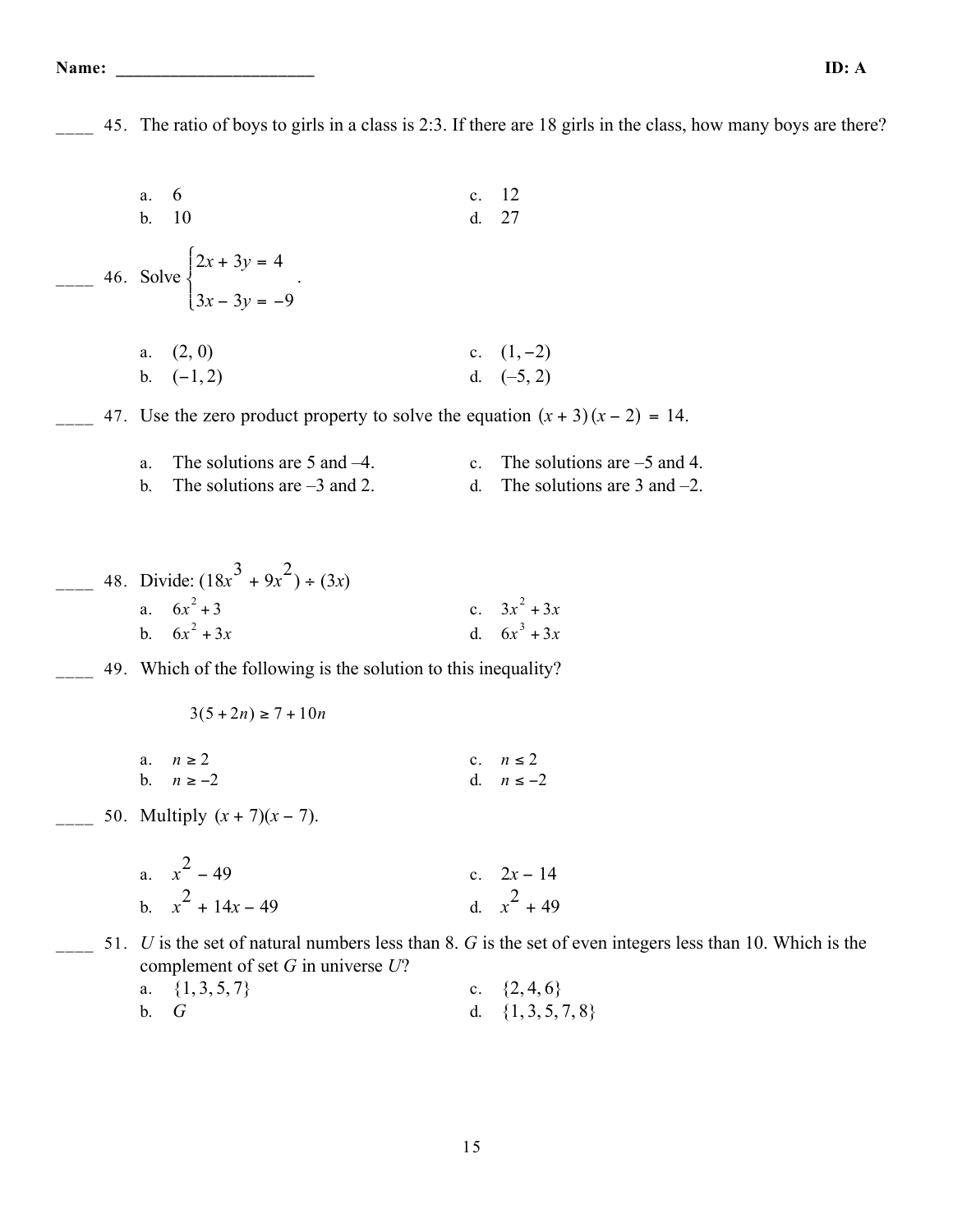

a. 
$$
\frac{\sqrt{15}}{2}
$$
  
b.  $\frac{\sqrt{30}}{2}$   
c.  $\sqrt{7.5}$   
d.  $\frac{2}{\sqrt{30}}$ 

\_\_\_\_ 53. Graph −2*x* + 4*y* = 4 for the domain D: {–8, –4, 0, 4, 8}.

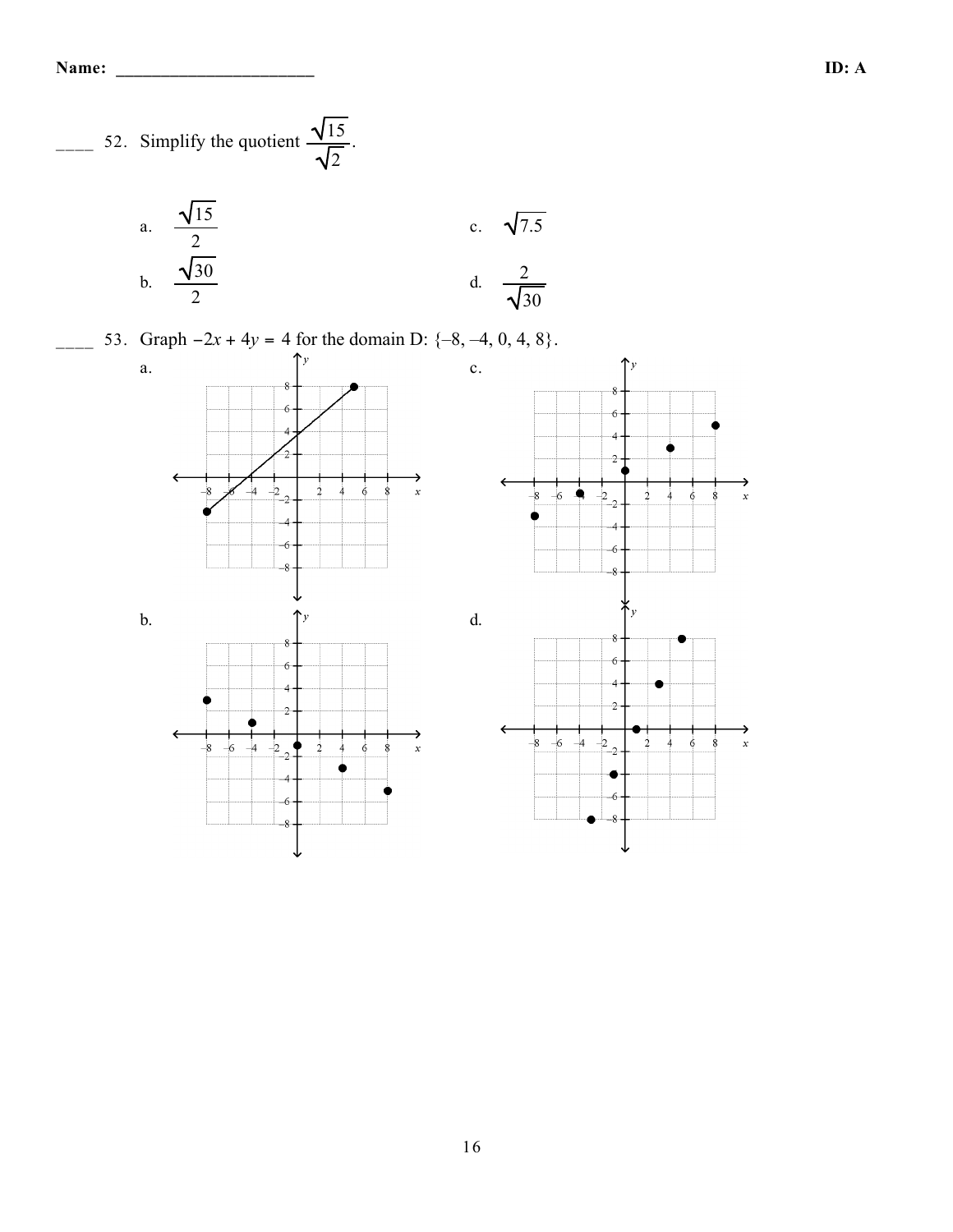#### **Name: \_\_\_\_\_\_\_\_\_\_\_\_\_\_\_\_\_\_\_\_\_\_ ID: A**

54. Determine whether the pairing is a function. If it is a function, describe the rule that relates the input value to the output value.

| nnn<br>111 p  | ∼<br>$\overline{\phantom{0}}$ | - |  |  |
|---------------|-------------------------------|---|--|--|
| mnt<br>output |                               |   |  |  |

- 
- a. The pairing is not a function. c. The pairing is a function. The rule is "input value multiplied by 3 then add 3."
- b. The pairing is a function. The rule is "input value multiplied by 2 then add 3."
- d. The pairing is a function. The rule is "input value plus 3."
- 55. The values in the table show a linear relationship. Find the slope.

|                | $\boldsymbol{x}$ |    |  |                  |
|----------------|------------------|----|--|------------------|
|                |                  | 10 |  |                  |
|                |                  |    |  |                  |
| a. 2           |                  |    |  | c. $\frac{1}{2}$ |
| $\mathbf{b}$ . | $-2$             |    |  | $\overline{2}$   |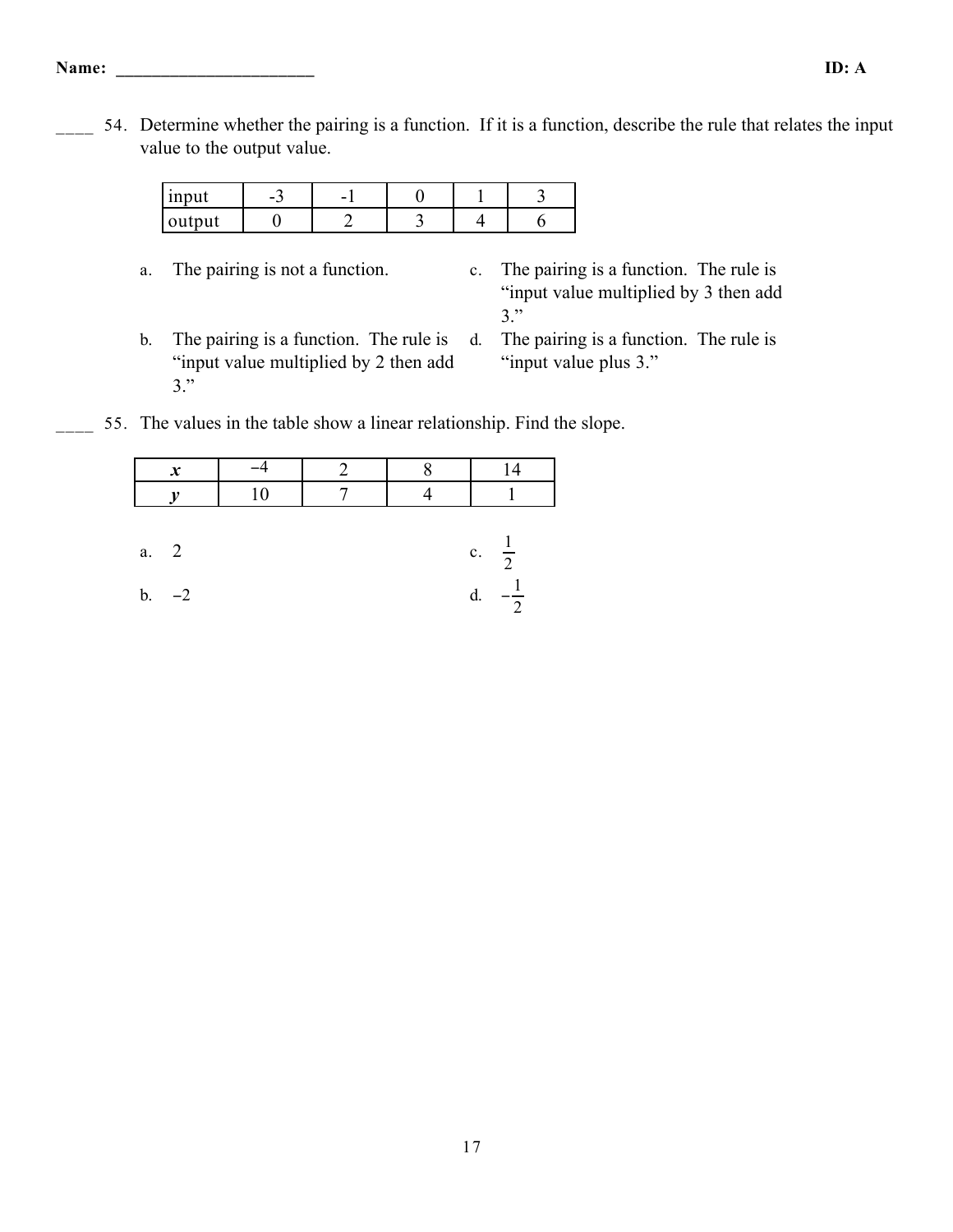# **Algebra EOC Practice Test #1 Answer Section**

## **MULTIPLE CHOICE**

| 1.  | ANS:     | C             | PTS: | $\mathbf{1}$ | STA: | MA.912.A.3.5      |
|-----|----------|---------------|------|--------------|------|-------------------|
| 2.  | ANS:     | $\mathcal{C}$ | PTS: | $\mathbf{1}$ | STA: | MA.912.A.4.4      |
|     | 3. ANS:  | A             | PTS: | $\mathbf{1}$ |      | STA: MA.912.A.3.4 |
| 4.  | ANS:     | D             | PTS: | $\mathbf{1}$ |      | STA: MA.912.A.3.5 |
| 5.  | ANS:     | B             | PTS: | $\mathbf{1}$ | STA: | MA.912.A.5.4      |
| 6.  | ANS:     | $\mathcal{C}$ | PTS: | $\mathbf{1}$ | STA: | MA.912.A.3.5      |
| 7.  | ANS:     | $\mathcal{C}$ | PTS: | $\mathbf{1}$ | STA: | MA.912.A.3.10     |
| 8.  | ANS:     | $\mathcal{C}$ | PTS: | $\mathbf{1}$ | STA: | MA.912.A.3.4      |
|     | 9. ANS:  | $\mathcal{C}$ | PTS: | $\mathbf{1}$ |      | STA: MA.912.A.3.8 |
| 10. | ANS:     | B             | PTS: | $\mathbf{1}$ |      | STA: MA.912.A.2.3 |
| 11. | ANS:     | $\mathcal{C}$ | PTS: | $\mathbf{1}$ | STA: | MA.912.A.4.1      |
| 12. | ANS:     | A             | PTS: | $\mathbf{1}$ | STA: | MA.912.A.6.1      |
| 13. | ANS:     | $\mathcal{C}$ | PTS: | $\mathbf{1}$ | STA: | MA.912.A.3.3      |
|     | 14. ANS: | A             | PTS: | $\mathbf{1}$ | STA: | MA.912.A.3.14     |
|     | 15. ANS: | A             | PTS: | $\mathbf{1}$ |      | STA: MA.912.D.7.2 |
| 16. | ANS:     | B             | PTS: | $\mathbf{1}$ |      | STA: MA.912.A.6.1 |
| 17. | ANS:     | A             | PTS: | $\mathbf{1}$ | STA: | MA.912.A.5.4      |
| 18. | ANS:     | $\mathcal{C}$ | PTS: | $\mathbf{1}$ | STA: | MA.912.A.2.4      |
| 19. | ANS:     | $\mathbf{A}$  | PTS: | $\mathbf{1}$ | STA: | MA.912.A.3.3      |
|     | 20. ANS: | D             | PTS: | $\mathbf{1}$ | STA: | MA.912.A.3.1      |
|     | 21. ANS: | $\mathcal{C}$ | PTS: | $\mathbf{1}$ |      | STA: MA.912.A.3.9 |
| 22. | ANS:     | B             | PTS: | $\mathbf{1}$ |      | STA: MA.912.D.7.1 |
| 23. | ANS:     | $\mathcal{C}$ | PTS: | $\mathbf{1}$ | STA: | MA.912.A.3.1      |
| 24. | ANS:     | A             | PTS: | $\mathbf{1}$ | STA: | MA.912.A.4.2      |
| 25. | ANS:     | A             | PTS: | $\mathbf{1}$ | STA: | MA.912.A.3.10     |
| 26. | ANS:     | A             | PTS: | $\mathbf{1}$ | STA: | MA.912.A.3.11     |
| 27. | ANS:     | B             | PTS: | $\mathbf{1}$ | STA: | MA.912.A.4.1      |
| 28. | ANS:     | B             | PTS: | $\mathbf{1}$ | STA: | MA.912.A.7.1      |
| 29. | ANS:     | B             | PTS: | $\mathbf{1}$ | STA: | MA.912.D.7.2      |
| 30. | ANS:     | D             | PTS: | $\mathbf{1}$ | STA: | MA.912.A.4.3      |
| 31. | ANS:     | $\mathcal{C}$ | PTS: | $\mathbf{1}$ | STA: | MA.912.A.4.2      |
| 32. | ANS:     | $\mathcal{C}$ | PTS: | $\mathbf{1}$ |      | STA: MA.912.A.4.1 |
| 33. | ANS:     | A             | PTS: | $\mathbf{1}$ | STA: | MA.912.A.3.1      |
| 34. | ANS:     | B             | PTS: | $\mathbf{1}$ | STA: | MA.912.A.3.9      |
| 35. | ANS:     | $\mathcal{C}$ | PTS: | 1            | STA: | MA.912.A.2.3      |
| 36. | ANS:     | B             | PTS: | 1            |      | STA: MA.912.A.7.1 |
| 37. | ANS:     | A             | PTS: | $\mathbf{1}$ |      | STA: MA.912.A.3.8 |
| 38. | ANS:     | B             | PTS: | 1            | STA: | MA.912.A.2.4      |
| 39. | ANS:     | A             | PTS: | 1            | STA: | MA.912.A.7.2      |
| 40. | ANS:     | $\mathcal{C}$ | PTS: | $\mathbf{1}$ |      | STA: MA.912.A.3.8 |